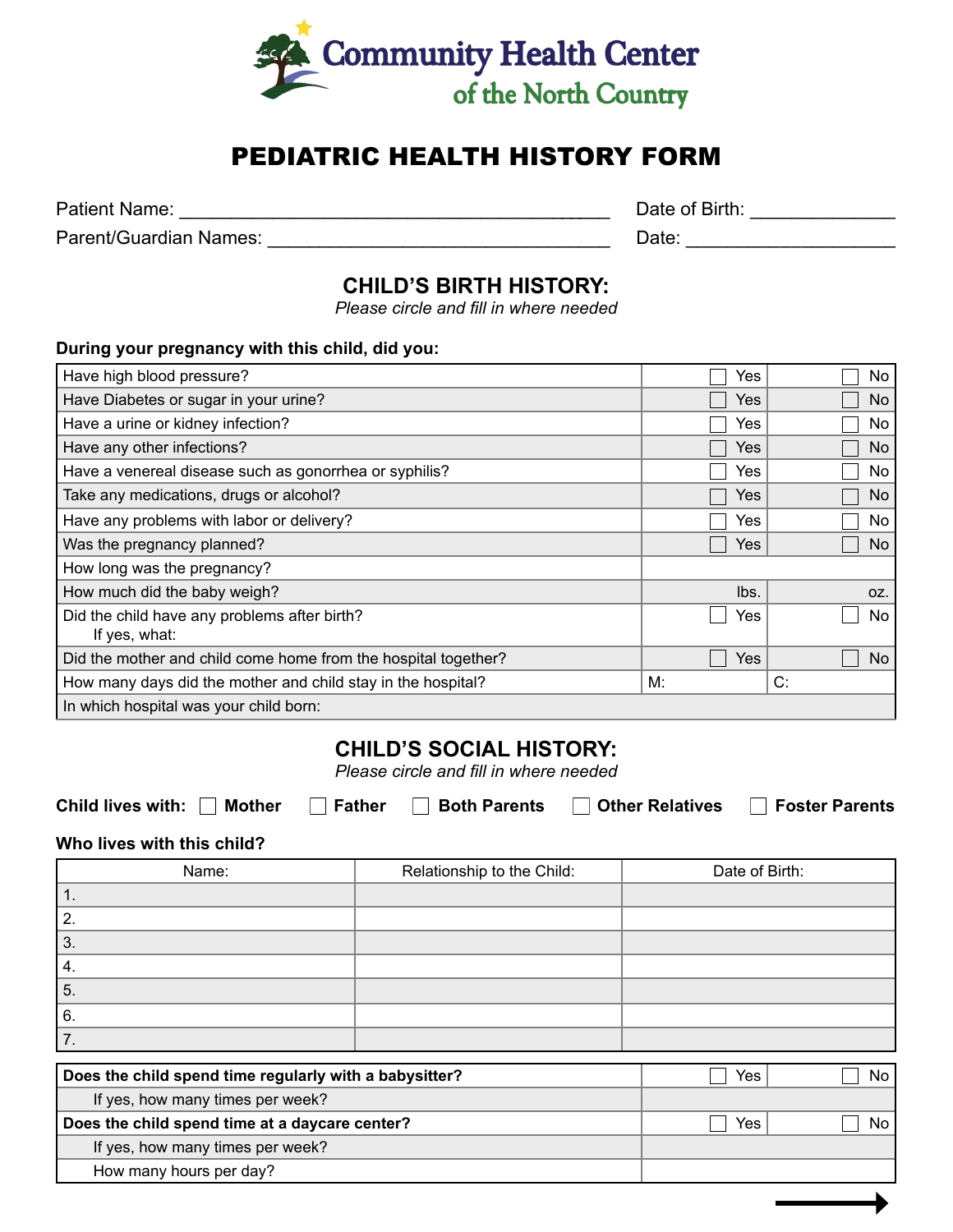# **CHILD'S FAMILY HISTORY:**

*Please circle and fill in where needed*

|                                        | Father | Mother | Father's Family   Mother's Family   Brothers | <b>Sisters</b> |
|----------------------------------------|--------|--------|----------------------------------------------|----------------|
| Asthma                                 |        |        |                                              |                |
| <b>Diabetes</b>                        |        |        |                                              |                |
| Heart Attack at less than 50 Years Old |        |        |                                              |                |
| Seizures                               |        |        |                                              |                |
| Sickel Cell Disease                    |        |        |                                              |                |

# **CHILD'S MEDICAL HISTORY:**

*Please circle and fill in where needed*

| Is your child currently taking any medications?<br>If yes, please list:                                           | Yes        | <b>No</b> |
|-------------------------------------------------------------------------------------------------------------------|------------|-----------|
| Does your child have any known drug allergies?<br>If yes, please list:                                            | Yes        | <b>No</b> |
| Does your child have any food/environmental allergies?<br>If yes, please list:                                    | <b>Yes</b> | <b>No</b> |
| Has your child ever stayed overnight in the hospital?<br>(Please use the back of this page to explain, if needed) | Yes        | <b>No</b> |

| Year     | Hospital | Why |
|----------|----------|-----|
| .        |          |     |
| <u>.</u> |          |     |
| n<br>ືບ. |          |     |

### **Has your child ever had:**

| Eczema (Allergic Skin Rash) | Yes | No l            |
|-----------------------------|-----|-----------------|
| Chickenpox                  | Yes | No <sub>1</sub> |
| Anemia                      | Yes | No              |
| Asthma                      | Yes | No              |
| <b>Rheumatic Fever</b>      | Yes | No l            |
| Seizures, Convulsions, Fits | Yes | No <sub>1</sub> |

#### **Has your child:**

| Had any problems seeing or with eyes?                                | Yes        | No  |
|----------------------------------------------------------------------|------------|-----|
| Had any problems hearing or with ears?                               | Yes        | No  |
| Had frequent ear infections?                                         | Yes        | No  |
| Had any problems with the heart?                                     | Yes        | No  |
| Had any problems with stomach or bowels?                             | Yes        | No. |
| Had any broken or fractured bones?                                   | Yes        | No. |
| Had any problems urinating?                                          | Yes        | No. |
| Ever eaten paint, clay, or plaster?                                  | <b>Yes</b> | No. |
| Do you give your child vitamins, iron, or fluoride?<br>If yes, what? | Yes        | No. |